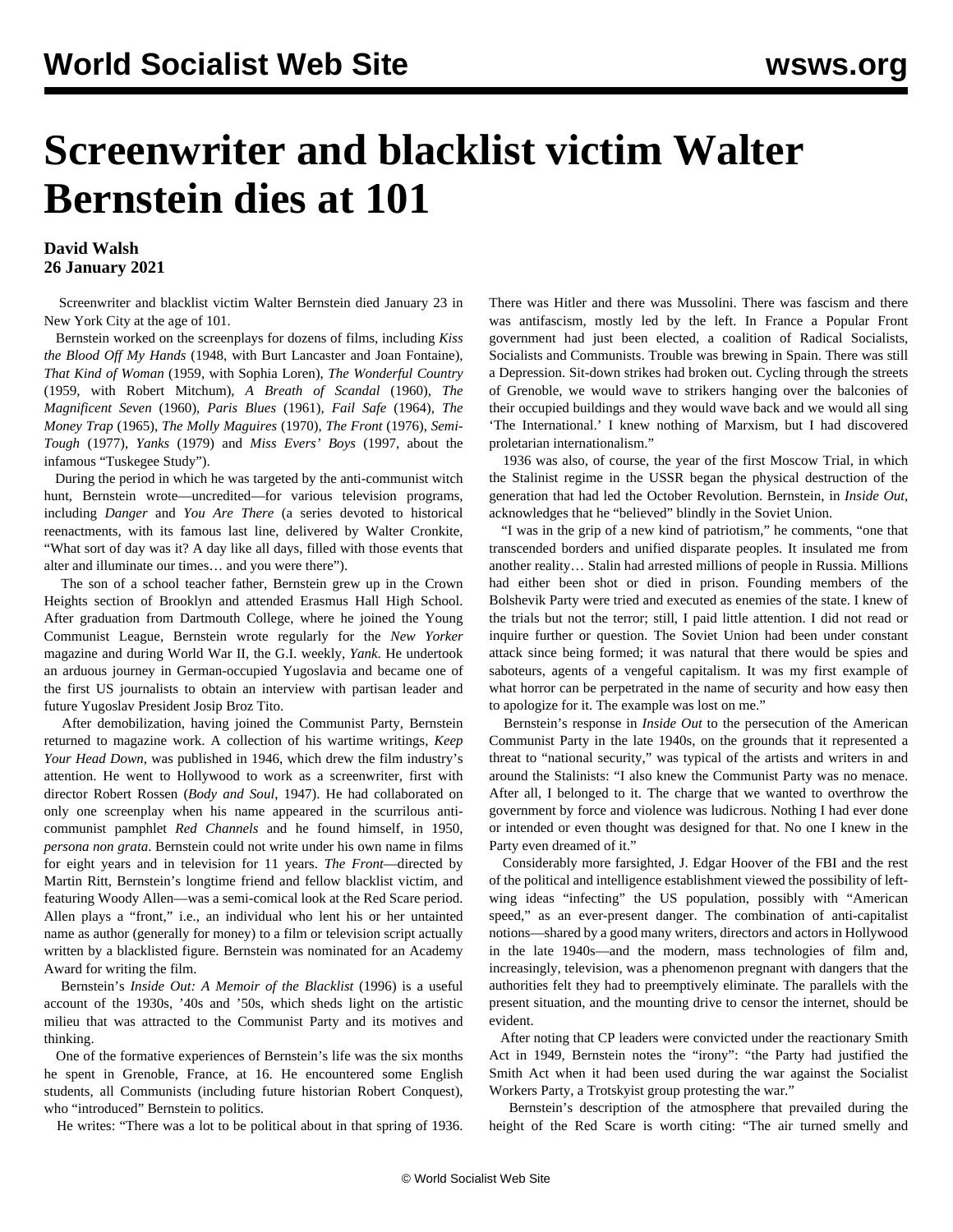poisonous. Both the Senate and the House of Representatives now had committees in full cry, hunting down Reds, pinkos and other affronts to the social order. A pliant press decried their methods but supported their aims, and rarely questioned their right to prosecute for political association."

 He recalls the scene at a bar near New York's Grand Central Station where television personnel would gather. Some of them now "moved away when I came in or turned their backs, trying to make the movement natural or imperceptible. They were nice people who did not want to hurt my feelings. Not all did that, of course, not actors or costume designers or art directors; the fear seemed restricted to executives. It was one of their perks."

 The real effect of the anti-communist purges, Bernstein asserts, was "intimidation." Newspaper editors "did not take seriously the idea that Communists had infiltrated the media; they knew better. What they did take seriously was the government. Federal regulations could hurt them. Federal prosecution could damage them badly. They did not want to cross the powerful Hoover and his FBI and they did not want to be investigated by any congressional committee. They wanted to be left alone to make money. If a condition of that was a blacklist, the price was trifling."

 In *Inside Out*, Bernstein relates one incident, involving actor James Dean, that reveals a good deal about Hollywood morality. In April 1952, after initially refusing to "name names" to the witch-hunting House Un-American Activities Committee (HUAC), prominent theater and film director Elia Kazan turned informer before the Committee and identified eight former Group Theatre members who he said had been Communists.

 Bernstein writes that he and Ritt met Dean on the street one day, "and the talk inevitably turned to Kazan and his testimony. Dean was contemptuous and vowed never to work with him. Then he did *East of Eden*, directed by Kazan. Shortly after that, we saw Dean again on the street. He came up to us and spoke without slackening his stride. 'He made me a star,' he said, and walked on."

 Bernstein left the CP in 1956, following Soviet Premier Nikita Khrushchev's revelations about Stalin and the crushing of the Hungarian Revolution by Soviet forces. To his credit, like his friend and colleague director Abraham Polonsky, Bernstein did not turn to the right, although he certainly never found his way to Marxism. He writes in his book that following his departure from the Stalinist party, "I reread those writings of Marx that had stirred me the most, looking, I suppose, to bolster my faith, and found they held the same powerful truths for me. I had left the Party but not the idea of socialism, the possibility that there could be a system not based on inequality and exploitation."

 At the time of the disgraceful decision in 1999 by the Academy of Motion Picture Arts and Sciences to bestow an honorary award on [Kazan](/en/articles/1999/02/kaz1-f20.html), we interviewed Bernstein, along with director [Polonsky](/en/articles/1999/02/polo-f24.html). We re-post below the February 1999 interview with Bernstein.

\* \* \* \* \*

**David Walsh**: What is your reaction to the Academy's decision?

 **Walter Bernstein**: It's the same as it has always been, I don't think they should give Kazan an award. It's true, it's been a long time, but this was a man who damaged the industry that is now giving him the award.

 **DW**: It's a lifetime achievement. Turning informer was a pretty critical element of his lifetime achievement.

 **WB**: Yes, I think so. Even without that, I don't think you can separate the two. He was called to testify as this prominent director. That's what he testified as. He hurt a lot of people.

**DW**: Did he play a major role in legitimizing the witch hunt?

 **WB**: I don't know how major, you know, he was a feather in their cap, in that he was the hottest theater and film director in the country at the time. He had directed *Death of a Salesman*, *Streetcar*, he won an Oscar for *Gentleman's Agreement*. So he represented quite a triumph for them.

**DW**: Was he the most prestigious director that testified?

**WB**: I think so, probably.

**DW**: What was the immediate impact of his action, if any?

 **WB**: I think he was condemned certainly by people in the theater and people who had worked with him. And there was a lot of surprise at what he did, because it wasn't a case of someone, say, who could only have worked in Hollywood and who informed to keep working. Kazan could have worked in the theater, he could have worked in Europe.

**DW**: He gave a variety of reasons, of course-

**WB**: Oh, I never believed any of them.

**DW**: Is there any doubt that he did it simply to save his career?

**WB**: He's a very complex fellow.

**DW**: Do you think he believes there was some other reason?

WB: I don't know what he believes. If you read his autobiography, here's a guy with a chip on his shoulder, very defensive. I think a big influence on him was his agency, the William Morris Agency, and his wife, who was much more right-wing than he was. I'm sure he justified it to himself in some way.

**DW**: What did you think of him personally?

 **WB**: I was working for him at the time. I was writing a play for him. I thought he was wonderful. A very charismatic, enormously seductive man. And I thought he was just great. As a matter of fact, just a month before he testified I brought him down to meet some National Maritime Union guys who I had known, who were very left-wing. We spent an afternoon talking to them, drinking. And afterward, he told me, "Those are the people I believe in—that's the side I'm on," and a month later he testified.

**DW**: What did he say about politics in those days, before he testified?

**WB**: We never talked politics very much.

**DW**: You just assumed he was just generally left-wing?

 **WB**: Yeah, generally, I never thought he was a Communist or anything like that. Generally, he was of the left. And *he* still thought so.

**DW**: What ever happened to the play you were writing?

**WB**: That was the end of that.

**DW**: Have you ever spoken to him since?

**WB**: No, no.

**DW**: Or had the desire to?

 **WB**: No, never. As a matter of fact, a couple of months ago a friend of mine, who also became a friend of his, was with him and somehow my name came up. He was very friendly and sent me a copy of his book via this other fellow.

 **DW**: In his autobiography, he says, "I am a person revealed to be interested only in what most artists are interested in, himself." Do you think that the best artists are only interested in themselves?

 **WB**: No, of course not. The best artists are interested in the world as reflected obviously through themselves. That they have big egos, yes.

**DW**: Which is a different question.

**WB**: Exactly.

**DW**: Do you think it's a fair summation of his own outlook?

**WB**: Yes, I think probably it is.

**DW**: Do you think his films stand up?

**WB**: I always thought he was a better stage director than a film director.

**DW**: Is it possible to see his films without taking into account his behavior?

 **WB**: It depends on the film. I can't see *On the Waterfront* as anything except an apology for his stoolpigeoning.

 **DW**: I was reading Brando's autobiography, and he says that he had no idea that that was the theme or purpose of that film.

**WB**: I'm sure he didn't.

**DW**: He seems like an honest guy.

 **WB**: I'm sure Marlon didn't. I'm not that crazy about Kazan's films. I liked *Streetcar* better as a stage play. *Zapata* was kind of a screwed up movie. He's gifted, I think he's a very gifted director. He was a very